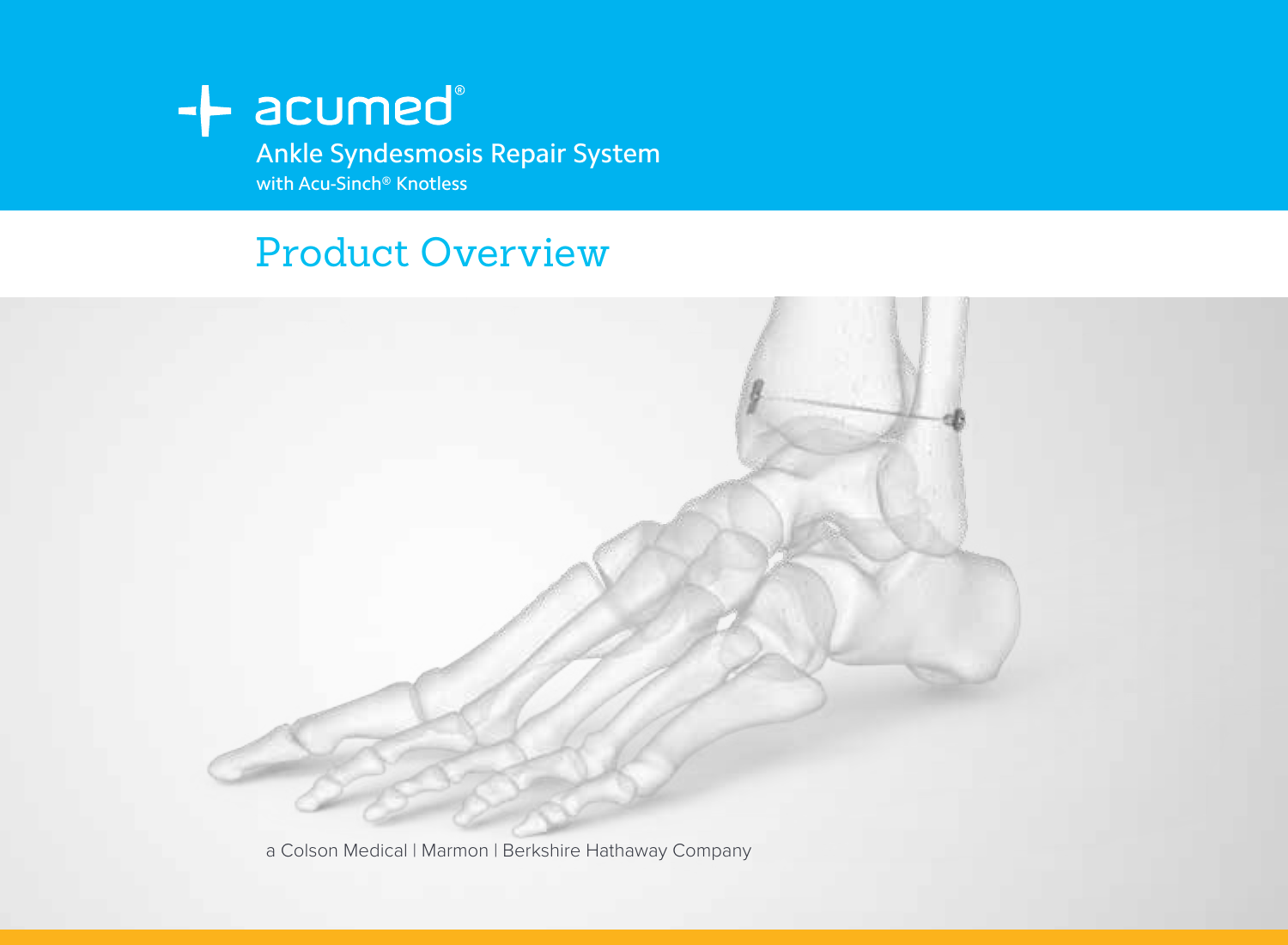# Acumed® Ankle Syndesmosis Repair System with Acu-Sinch® Knotless

The tibiofibular syndesmosis is disrupted in approximately 10–20% of ankle fracture cases and requires repair.<sup>13</sup> For decades, screw fixation of the syndesmosis has been the gold standard for treatment.<sup>1</sup> However, emerging clinical evidence has demonstrated that flexible, suture-based syndesmosis repairs have successful clinical outcomes and may reduce complications associated with malreduction of the syndesmosis when fixed with screws.<sup>2,3,4</sup>

Designed in conjunction with Alastair Younger, MB, Ch.B., M.Sc., Ch.M., FRCS(C); Selene Parekh, MD, MBA; and Steven Morgan, MD, the Acu-Sinch Knotless Implant enables the dynamic stabilization of laxity or syndesmotic disruptions to the tibiofibular joint.

The Acu-Sinch Knotless buttons may be augmented with a washer or may be used in conjunction with the Acumed and OsteoMed® fibula fracture fixation plates and intramedullary nails with 3.5 mm nonlocking screw holes. Our patent pending release mechanism gives the user control to place the medial button subcutaneously without the need for direct visualization.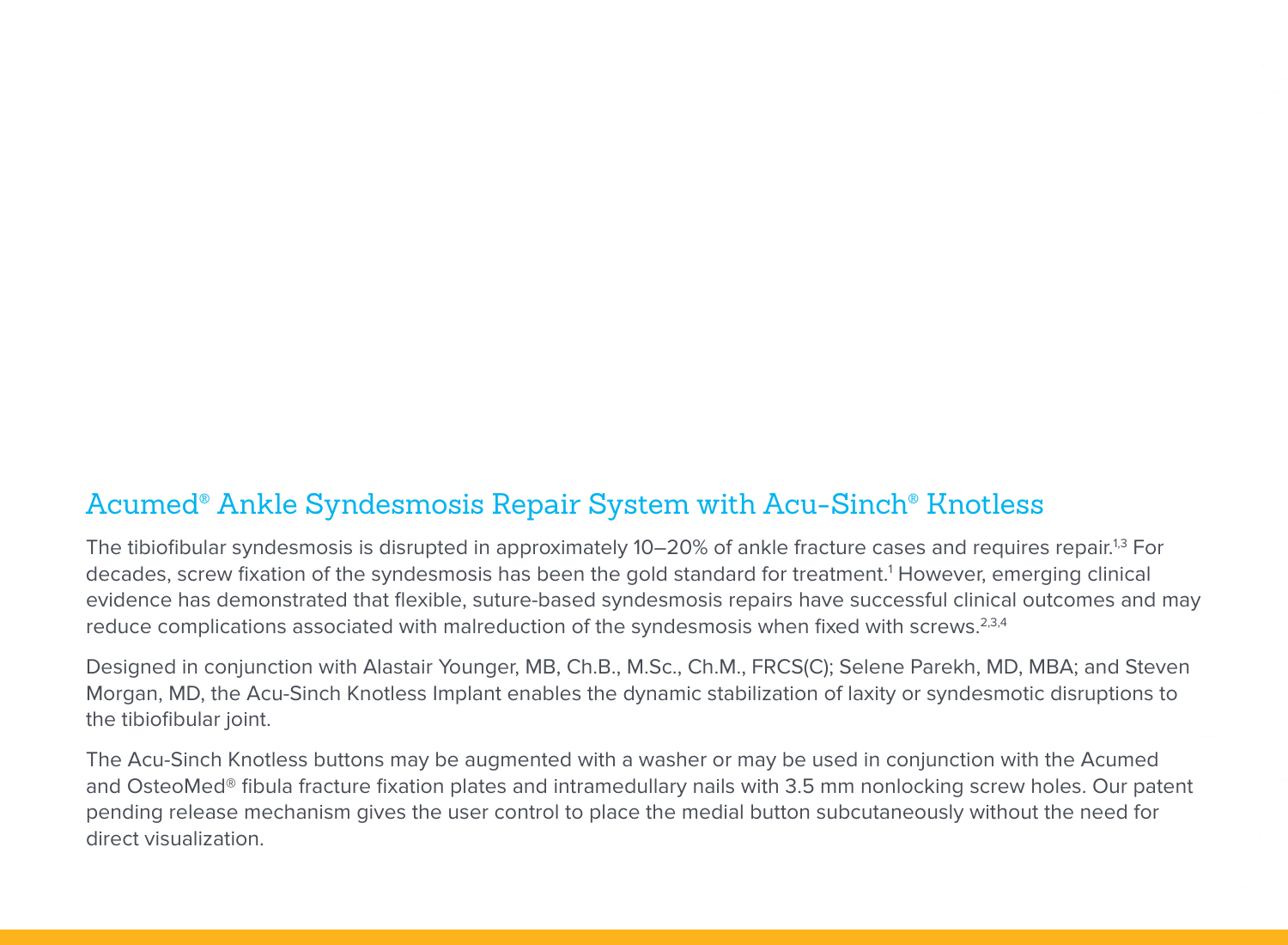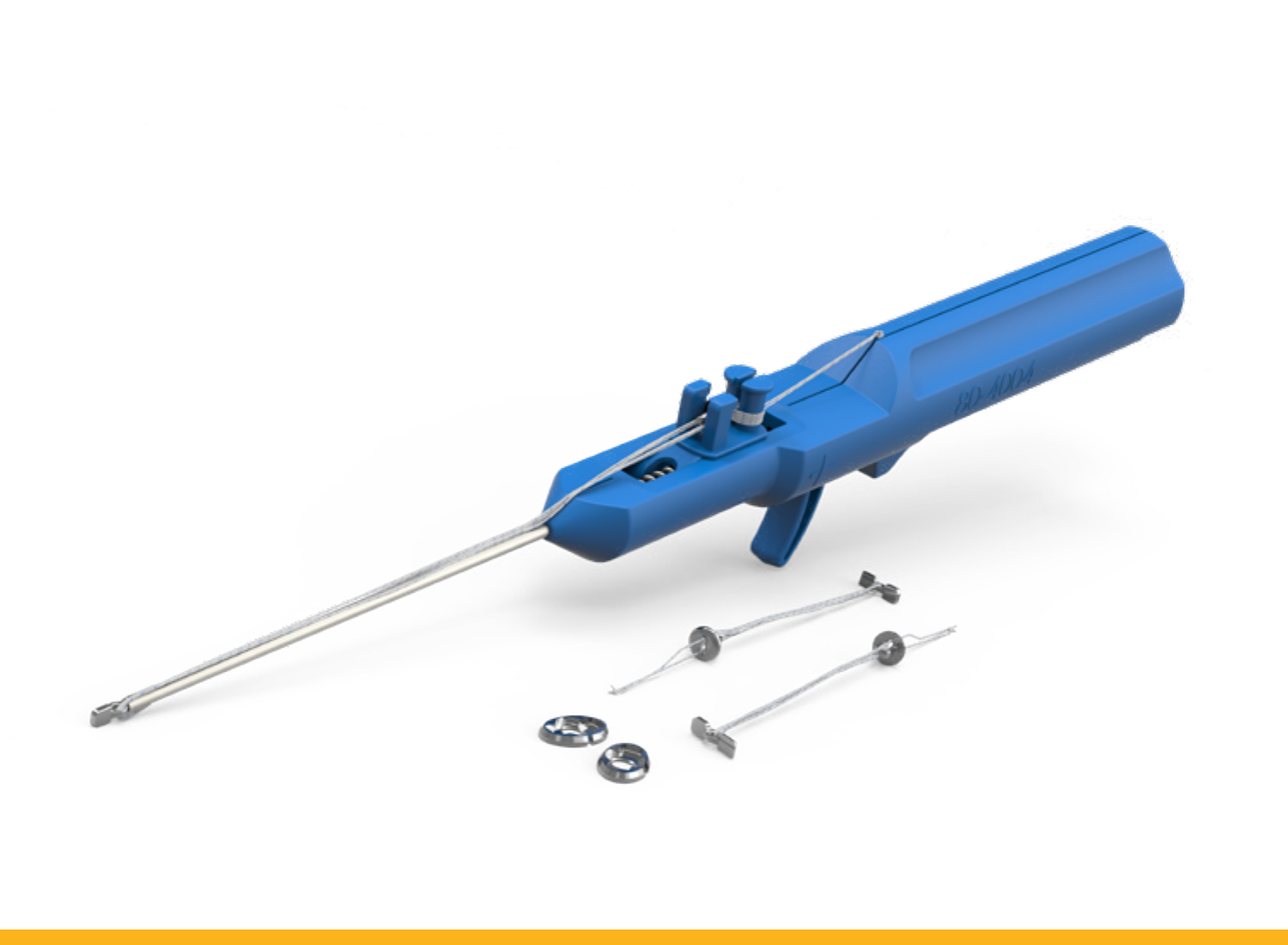# Acu-Sinch® Knotless System 3.5 mm

#### **Knotless Repair System**

FlexBraid suture is a self-locking, high-strength suture that does not require a knot for secure fixation.

Low-profile titanium Round Button is compatible with a variety of titanium fibula plates with 3.5 mm nonlocking screw holes.

Self-locking suture loop made from #2 UHMWPE nonabsorbable HS Fiber enables an adjustable knotless repair.

Titanium Flip Button is designed to pass through a 3.5 mm bone tunnel, plates, or intramedullary nails with a nonlocking 3.5 mm hole.

#### **3.5 mm Drill**

A 3.5 mm drill is provided to drill the hole through the fibula and tibia for insertion of the device.

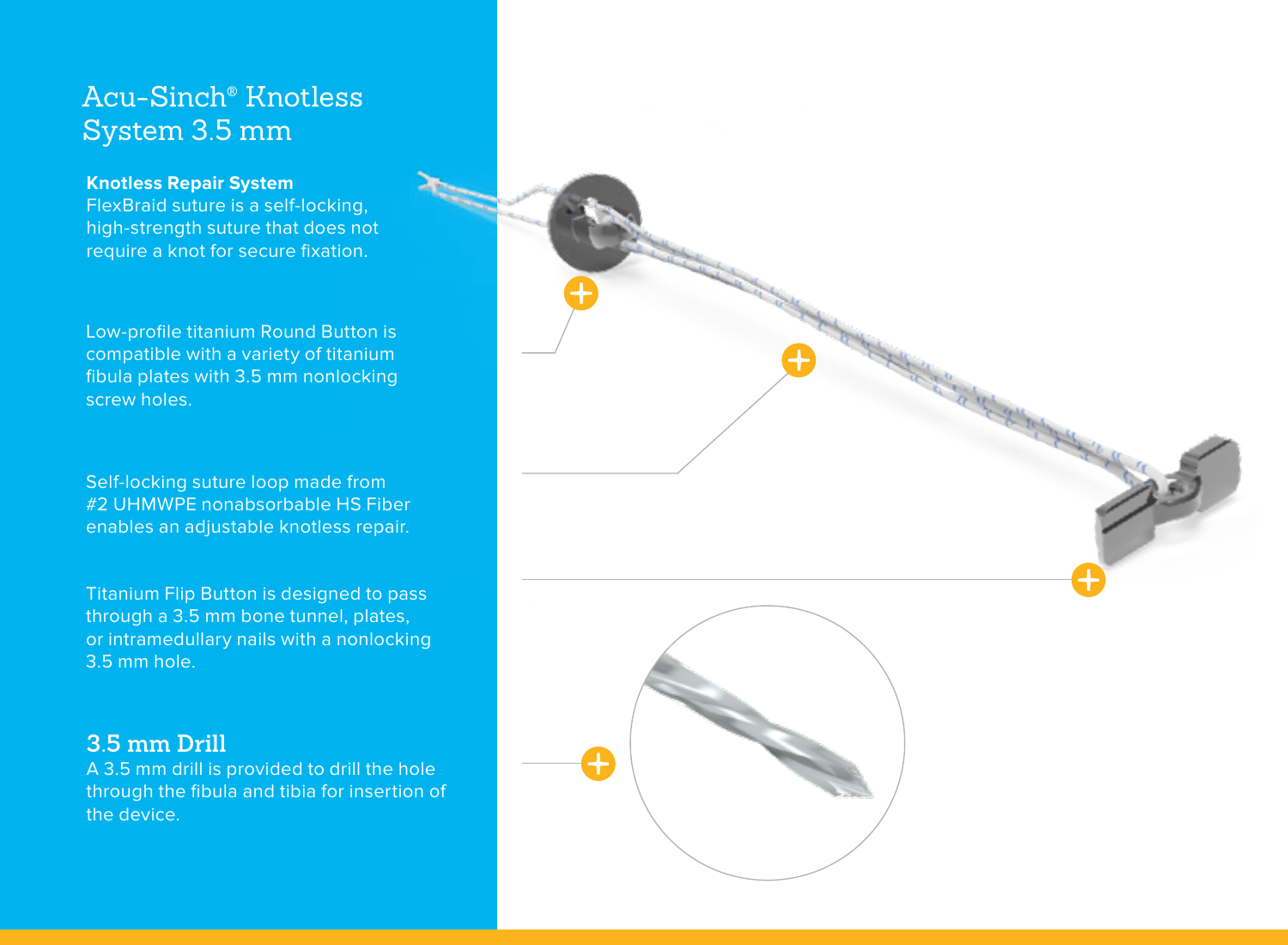

#### **Compatible Acumed Nails**

- ► Acumed Fibula Rods
- ► Acumed Fibula Nail 2

#### **Compatible Acumed and OsteoMed® Plates**

- ⊲ Acumed Ankle 3 Lateral Fibula Plates
- ► Acumed 1/3 Tubular Plates
- ► Acumed Locking Ankle System (LPL) Fibula Plates
- ⊲ OsteoMed ExtremiLock Ankle Lateral Fibula Plate
- ⊲ OsteoMed 1/3 Tubular Plates

The Acu-Sinch Knotless System is provided on a disposable inserter handle preassembled and sterile packaged.

#### **Handle Trigger**

Spring-loaded trigger for one-step Flip Button delivery

#### **Washers**

Slotted titanium washer is designed for assembly over the suture after the Acu-Sinch Knotless has been deployed, for increased surface area on the bone

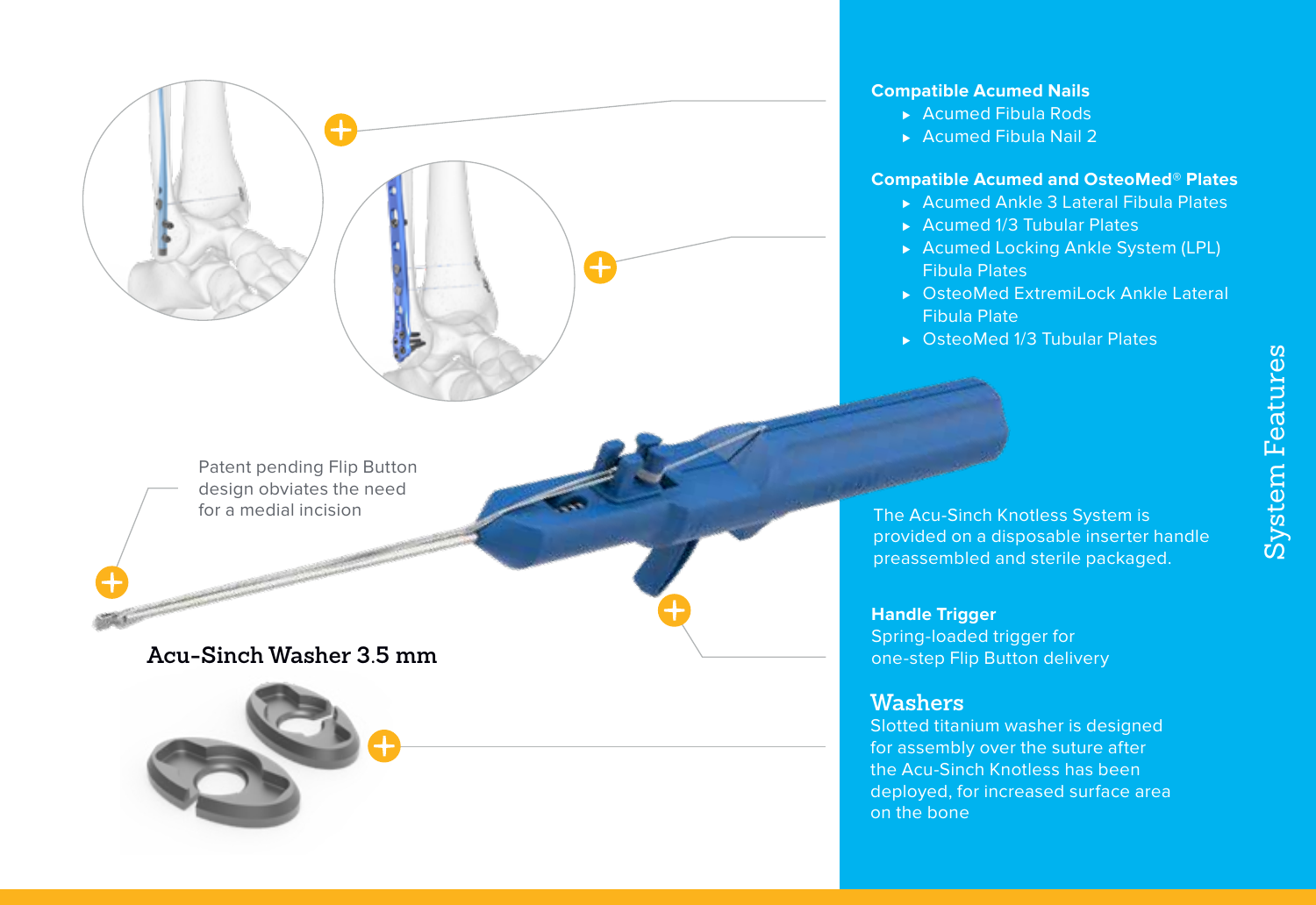|                                                             | Acumed <sup>®</sup><br>Streamline Syndesmosis<br><b>Repair System</b>                                                                                                                    | Arthrex<br>Syndesmosis<br>TightRope XP<br><b>Implant System</b> | Zimmer-Biomet<br>ZipTight<br><b>Implant System</b> |
|-------------------------------------------------------------|------------------------------------------------------------------------------------------------------------------------------------------------------------------------------------------|-----------------------------------------------------------------|----------------------------------------------------|
| <b>Button Material</b>                                      | <b>Titanium Alloy</b>                                                                                                                                                                    | Stainless Steel and<br>Titanium                                 | <b>Stainless Steel and</b><br>Titanium             |
| <b>Suture Material/Suture</b>                               | <b>UHMWPE</b><br>FlexBraid <sup>®</sup> HS Suture                                                                                                                                        | UHMWPE/Polyester<br><b>FiberWire Suture</b>                     | <b>UHMWPE</b><br><b>MaxBraid Suture</b>            |
| <b>Medial Incision</b>                                      | No.                                                                                                                                                                                      | <b>No</b>                                                       | Needles through Skin                               |
| <b>Knotless</b>                                             | Yes                                                                                                                                                                                      | Yes                                                             | Yes                                                |
| <b>Drill Size</b>                                           | $3.5 \text{ mm}$                                                                                                                                                                         | 3.7 mm                                                          | $3.2 \text{ mm}$                                   |
| <b>Compatibility with Fibula</b><br><b>Plates and Nails</b> | Lateral Fibula Plates, Posterolateral<br>Fibula Plates, 1/3 Tubular Plates,<br>Fibula Rod, titanium implants with<br>non-threaded holes designed to<br>accomodate 3.5 mm cortical screws | Lateral Fibula Plates,<br><b>Syndesmosis Plates</b>             | Lateral Fibula Plates,<br>1/3 Tubular Plates       |
|                                                             |                                                                                                                                                                                          |                                                                 |                                                    |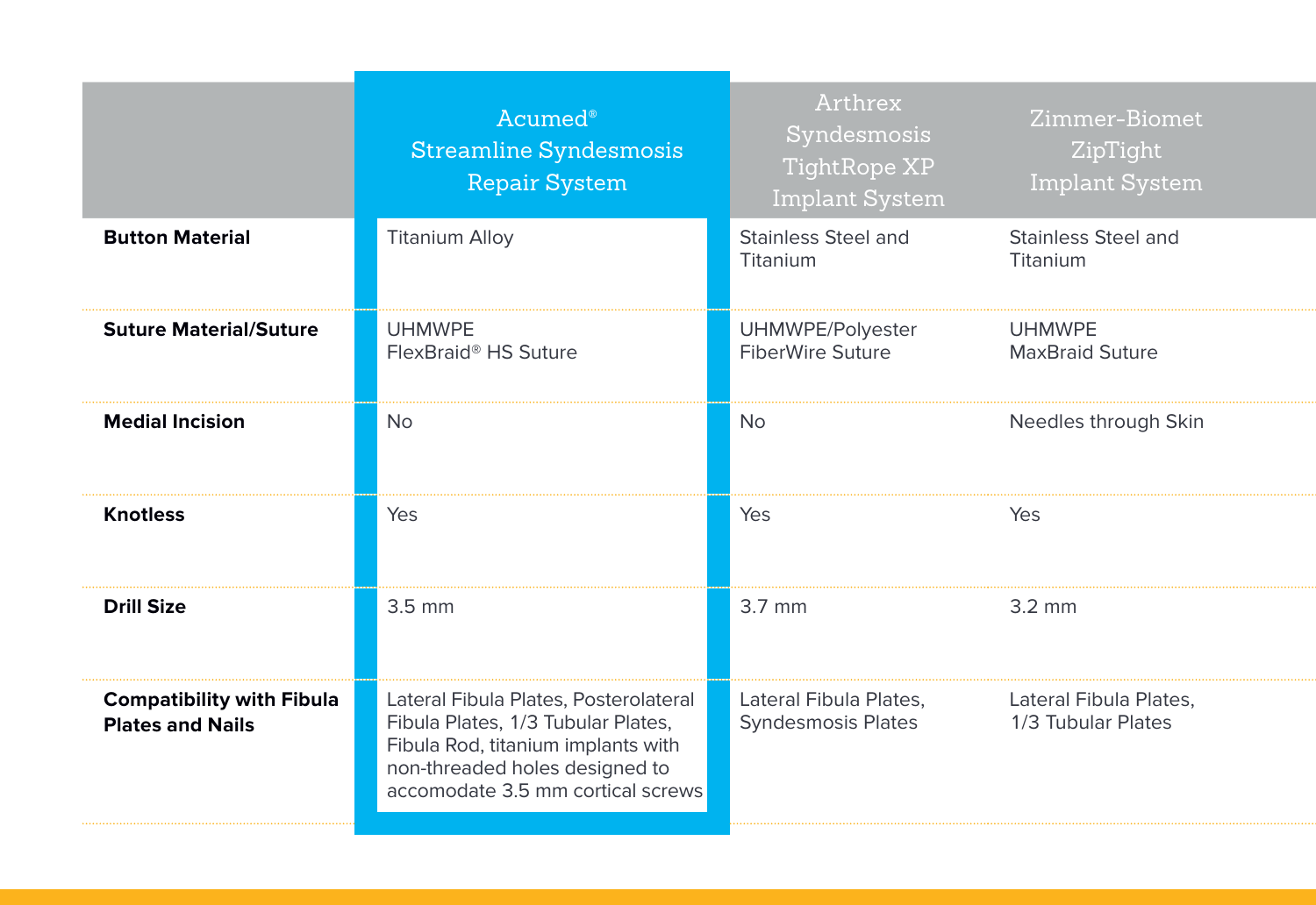|          | <b>Wright Medical</b><br><b>GRAVITY SYNCHFIX</b><br>Implant | <b>Smith &amp; Nephew</b><br><b>INVISIKNOT</b><br><b>Implant System</b>       |
|----------|-------------------------------------------------------------|-------------------------------------------------------------------------------|
| Titanium |                                                             | Titanium                                                                      |
|          | <b>UHMWPE</b><br>ForceFiber Suture                          | <b>UHMWPE</b><br><b>ULTRATAPE Suture</b>                                      |
| Yes      |                                                             | Yes                                                                           |
|          | No, single square knot<br>recommended                       | No, two surgical knots<br>required                                            |
| $2.8$ mm |                                                             | $3.5 \text{ mm}$                                                              |
|          | Lateral Fibula Plates,<br>Syndesmosis Plates                | Lateral Fibula Plates,<br>Posterolateral Fibula Plates,<br>1/3 Tubular Plates |

# Benefits of the Ankle Syndesmosis Repair

## **Streamlined Design and Technique**

- ▶ Fibula Button and suture automatically ejects from the handle after deployment
- ▶ Straight-pull cinching secures the device
- ▶ No need to alternate tensioning each suture limb individually until secured

# **Fibula-Side Implantation Method**

▶ Does not require a medial incision on the tibia.

## **Knotless Profile**

► Suture limbs can be cut flush to the fibula button for a no-knot profile.

Ankle Syndesmosis Repair device is compatible with titanium implants (e.g. plates, nails) that have non-threaded holes designed to accept 3.5 mm cortical screws.